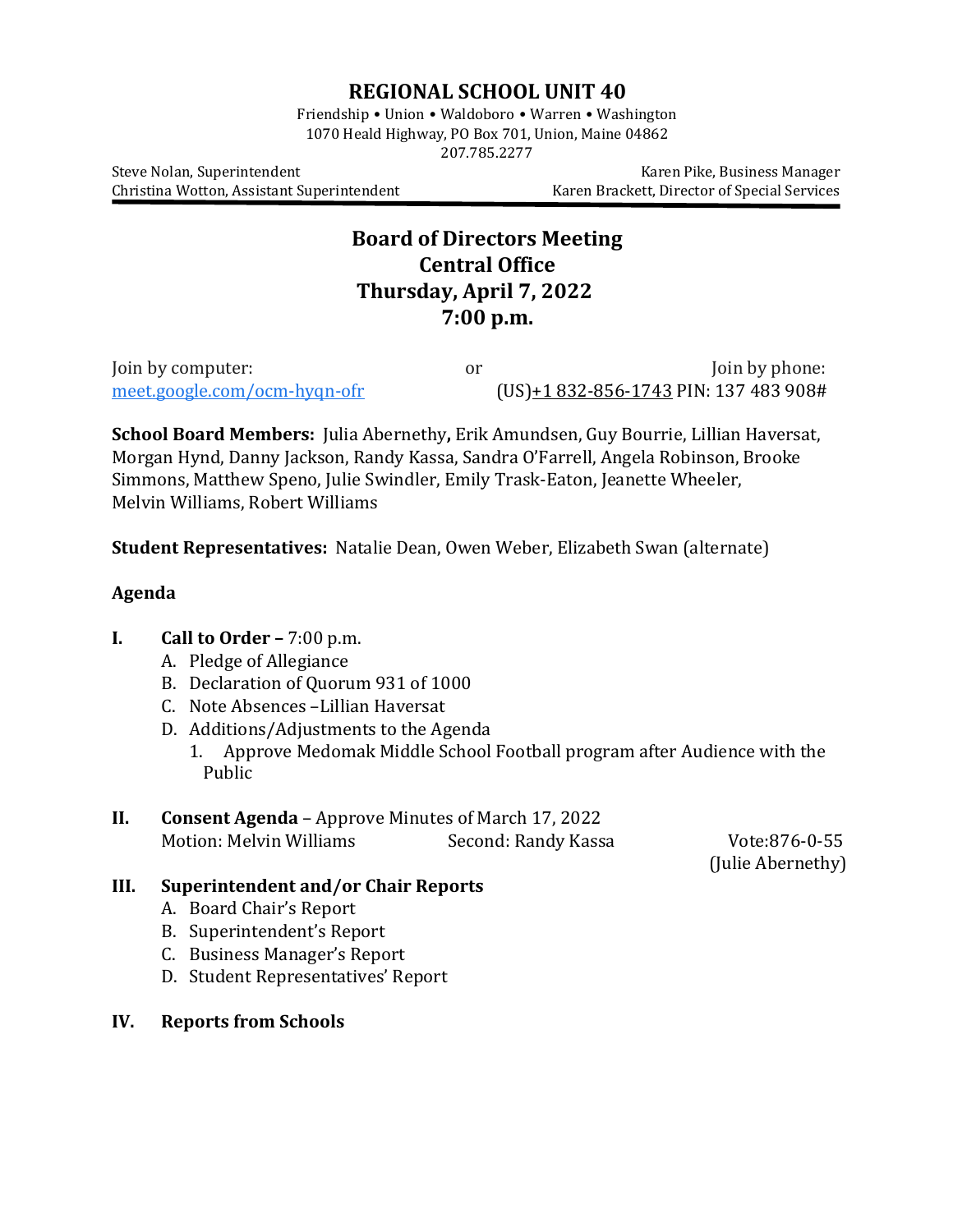# **V. Audience with the Public**

| VI.  | Approve Medomak Middle School Football program                                                                             |                            |                                                           |  |  |
|------|----------------------------------------------------------------------------------------------------------------------------|----------------------------|-----------------------------------------------------------|--|--|
|      | Motion: Matthew Speno                                                                                                      | Second: Brooke Simmons     | Vote: 785-146-0<br>(Sandra O'Farrell, Emily Trask-Easton) |  |  |
|      |                                                                                                                            |                            |                                                           |  |  |
| VII. | Executive Session 1 M.R.S. §405(6)(D) Negotiations with MVEA                                                               |                            |                                                           |  |  |
|      | Motion: Brooke Simmons                                                                                                     | Second: Julie Swindler     | Vote: 931-0-0                                             |  |  |
|      | Time In: 7:20 p.m.                                                                                                         | Time Out: 7: 30 p.m.       |                                                           |  |  |
|      | A. Action as a result of Executive Session                                                                                 |                            |                                                           |  |  |
|      | Approve a revision to the stipends in the teachers' contract as proposed by athletic<br>director Matt Lash regarding track |                            |                                                           |  |  |
|      | Motion: Brooke Simmons                                                                                                     | Second: Sandra O'Farrell   | Vote: 931-0-0                                             |  |  |
|      | VIII. Executive Session 1 M.R.S. §405(6)(A) Personnel                                                                      |                            |                                                           |  |  |
|      | Motion: Brooke Simmons                                                                                                     | Second: Guy Bourrie        | Vote: 931-0-0                                             |  |  |
|      | Time In: 7:33 p.m.                                                                                                         | Time Out: 8:02 p.m.        |                                                           |  |  |
|      | A. Action as a result of Executive Session                                                                                 |                            |                                                           |  |  |
|      | To approve a 3-year contact for the assistant superintendent with a proposed 1st year                                      |                            |                                                           |  |  |
|      | salary of \$121,445 as well as the proposed language changes                                                               |                            |                                                           |  |  |
|      | Motion: Julie Swindler                                                                                                     | Second: Erik Amundsen      | Vote: 858-73-0<br>(Melvin Williams)                       |  |  |
| IX.  | Executive Session 1 M.R.S. §405(6)(A) Personnel                                                                            |                            |                                                           |  |  |
|      | <b>Motion: Brooke Simmons</b>                                                                                              | Second: Morgan Hynd        | Vote: 931-0-0                                             |  |  |
|      | Time In: 8:05 p.m.                                                                                                         | Time Out: 8:14 p.m.        |                                                           |  |  |
|      | A. Action as a result of Executive Session                                                                                 |                            |                                                           |  |  |
|      | To approve a 3-year contact for the Business Manager with a proposed 1 <sup>st</sup> year salary of                        |                            |                                                           |  |  |
|      | \$101,694 as well as the proposed language changes                                                                         |                            |                                                           |  |  |
|      | Motion: Julie Swindler                                                                                                     | Second: Brooke Simmons     | Vote: 931-0-0                                             |  |  |
| X.   | Executive Session 1 M.R.S. §405(6)(A) Personnel                                                                            |                            |                                                           |  |  |
|      | Motion: Julie Swindler                                                                                                     | Second: Morgan Hynd        | Vote: 931-0-0                                             |  |  |
|      | Time In: 8:17 p.m.                                                                                                         | Time Out: 8:30 p.m.        |                                                           |  |  |
|      | A. Action as a result of Executive Session                                                                                 |                            |                                                           |  |  |
|      | To approve adding an addition year to the current contact for the Superintendent with a                                    |                            |                                                           |  |  |
|      | proposed 1 <sup>st</sup> year salary of \$138,000 as well as the proposed language changes                                 |                            |                                                           |  |  |
|      | Motion: Julie Swindler                                                                                                     | Second: Emily Trask-Easton | Vote: 816-115-0<br>(Brooke Simmons, Melvin Williams)      |  |  |
|      |                                                                                                                            |                            |                                                           |  |  |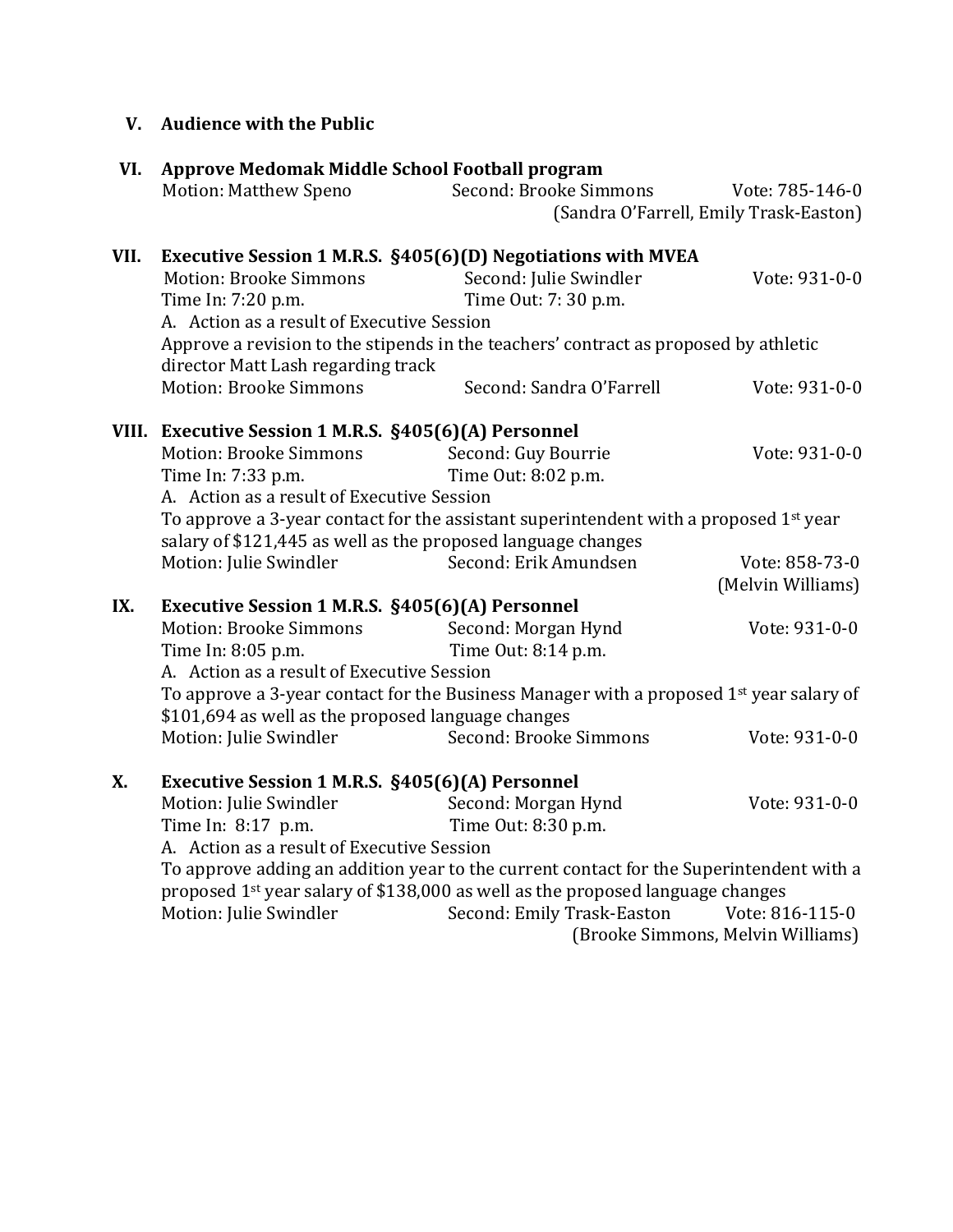## **XI. Action Items**

A. Approve contract renewals for administrators covered under the Administrator Group Collective Bargaining Agreement

#### **One-year contract**

Terry Steinbeiser Scott White

## **Two-year contract**

Gabrielle LaPerriere Casey Lufkin Jamie White

## **Three-year contract**

| Beth Ahlholm           |                        |               |
|------------------------|------------------------|---------------|
| Karen Brackett         |                        |               |
| <b>Matthew Carlson</b> |                        |               |
| Justin Kangas          |                        |               |
| Matthew Lash           |                        |               |
| Julia Levensaler       |                        |               |
| Linda Pease            |                        |               |
| Tamra Philbrook        |                        |               |
| Katherine Race         |                        |               |
| Kayla Sikora           |                        |               |
| Motion: Morgan Hynd    | Second: Julie Swindler | Vote: 931-0-0 |
|                        |                        |               |

# B. Approve Medomak Middle School Football program

| C. Approve Medomak Valley High School Varsity Softball team overnight to South<br>Portland on April 15, 2022                          |                                                                                        |               |  |  |
|---------------------------------------------------------------------------------------------------------------------------------------|----------------------------------------------------------------------------------------|---------------|--|--|
| <b>Motion: Brooke Simmons</b>                                                                                                         | Second: Sandra O'Farrell                                                               | Vote: 931-0-0 |  |  |
| training in 2023                                                                                                                      | D. Approve Medomak Valley High School Varsity Softball team trip to Florida for spring |               |  |  |
| <b>Motion: Brooke Simmons</b>                                                                                                         | Second: Morgan Hynd                                                                    | Vote: 931-0-0 |  |  |
| E. Approve Medomak Valley High School Varsity Baseball team trip to Florida for<br>spring training in 2023                            |                                                                                        |               |  |  |
| <b>Motion: Brooke Simmons</b>                                                                                                         | Second: Morgan Hynd                                                                    | Vote: 931-0-0 |  |  |
| F. Approve a donation valued at over \$1,000 from Helping Hands North to Medomak<br>Valley High School to support unaccompanied youth |                                                                                        |               |  |  |
| Motion: Brooke Simmons                                                                                                                | Second: Sandra O'Farrell                                                               | Vote: 931-0-0 |  |  |